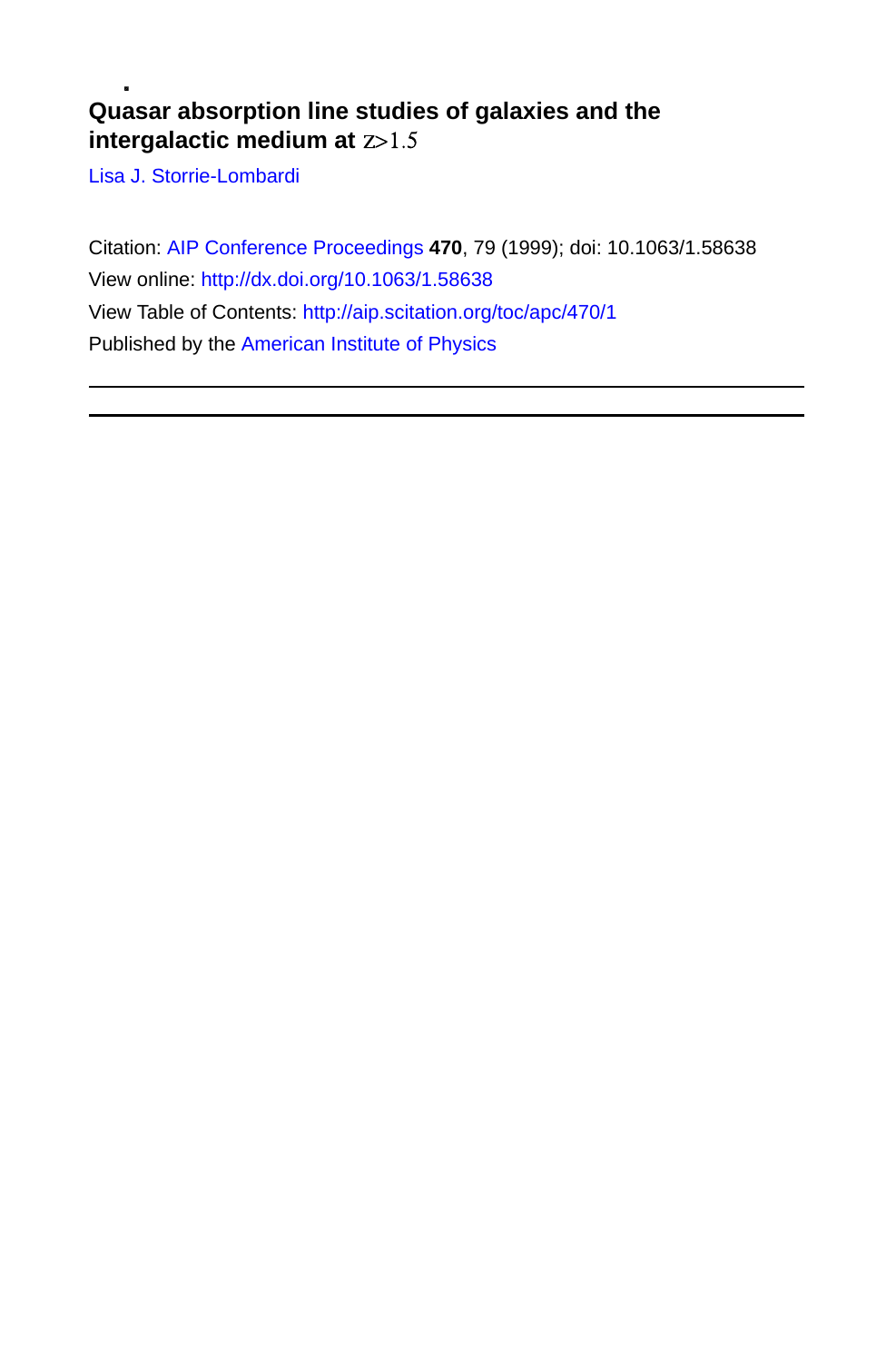# **Quasar Absorption Line Studies of Galaxies and the Intergalactic Medium**  at  $z > 1.5$

**Lisa J. Storrie-Lombardi** 

*Carnegie Observatories, Pasadena, CA 91101, lisa@ociw.edu* 

**Abstract.** The title of this article could of course encompass an entire meeting. I will focus my comments on reviewing of what we know about the most numerous absorption lines, the neutral hydrogen absorbers, and their evolution with redshift. This field of study has undergone a renaissance in last few years driven by observations with the Hubble Space Telescope of low redshift quasar absorption lines, observations of high redshift absorbers with the HIRES instrument on Keck, and cosmological modeling that allows us to make detailed comparisons of lines of sight through simulated universes.

### **INTRODUCTION**

Bright high redshift quasars are particularly valuable as probes of the intervening gas clouds and galaxies superimposed on their spectra in absorption. The galaxies that intercept their lines of sight provide samples selected by gas cross-section, without respect to their surface brightness, luminosity, or star formation rate. Though direct studies of high redshift galaxies are now possible, those selected by the absorption lines they produce in QSO spectra still provide the only means to study in detail their kinematic properties at high resolution. Optical spectroscopy from ground-based telescopes and ultraviolet spectroscopy from space have provided us with a wealth of information about the ionized intergalactic medium and neutral gas and metals in galaxies from very low redshifts out to nearly  $z=5$ . Recent advances in cosmological hydrodynamic simulations have provided us real insight into the physical properties of the structures that produce the  $Ly\alpha$  forest lines.

In the following sections I briefly review the definitions of the different classes of HI absorption systems, and discuss their evolution in number density with redshift, determinations of their metal abundances, and the interpretations of these results.

> CP470, After the Dark Ages: When Galaxies were Young (the Universe at  $2 < z < 5$ ), edited by Stephen S. Holt and Eric P. Smith © 1999 The American Institute of Physics 1-56396-855-X/99/\$15.00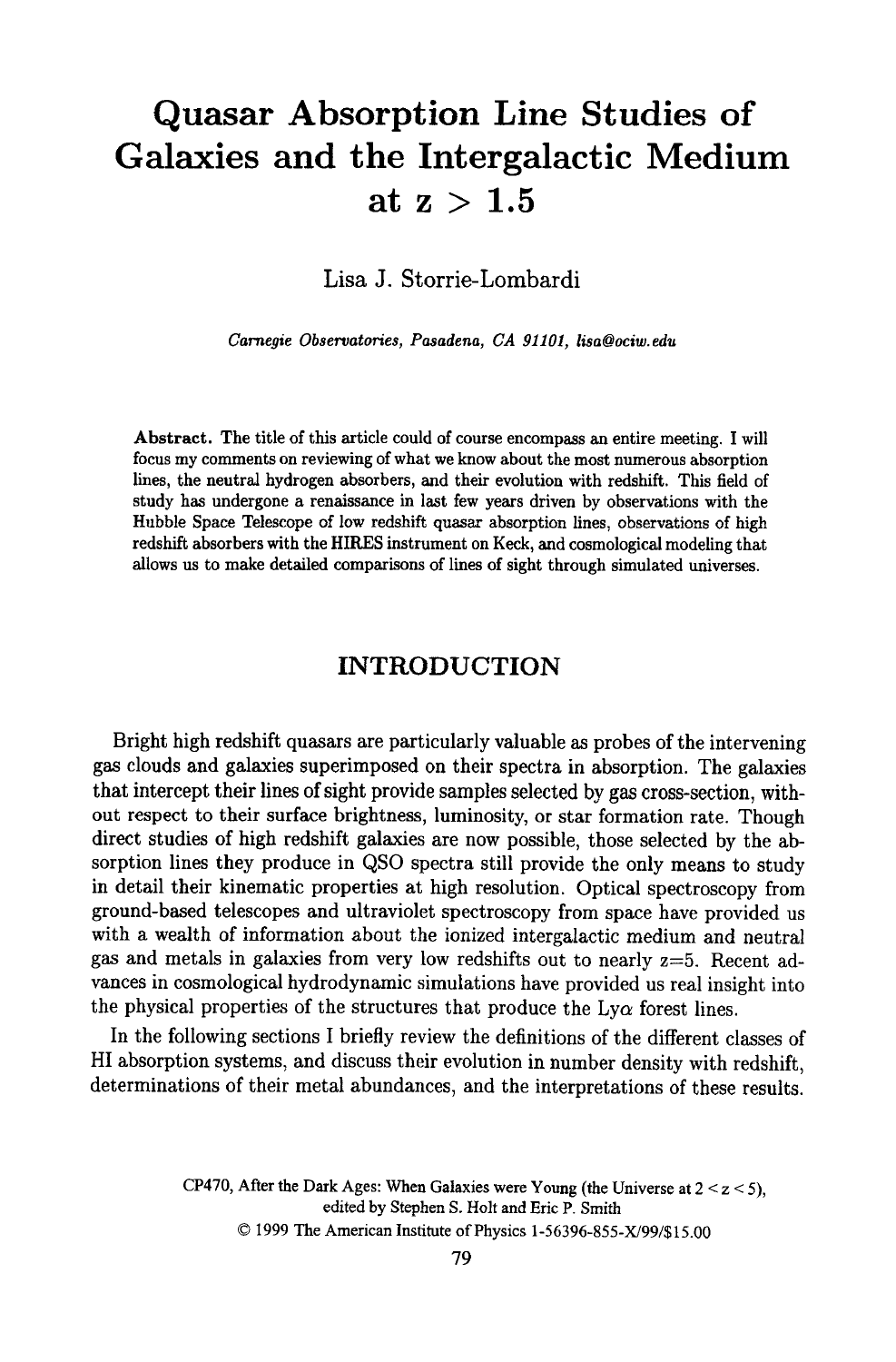### **TAXONOMY OF NEUTRAL HYDROGEN ABSORBERS**

Neutral hydrogen absorption can be detected over a staggering 10 orders of magnitude from the Ly $\alpha$  forest region with the weakest detectable lines having a column density N<sub>HI</sub>  $\sim 10^{12}$  atoms cm<sup>-2</sup>, up to the damped Ly $\alpha$  absorbers with N<sub>HI</sub>  $\sim 10^{21}$ . The rich zoo of these absorbers, in addition to those produced by heavier elements such as carbon, silicon, oxygen, and magnesium, are illuminated along a quasar line-of-sight, leaving their imprint as absorption in the quasar continuum. HI absorbers are typically divided into three classes based on their column density.

- Lv $\alpha$  Forest:  $(N_{\text{HI}} = 10^{12} \text{ to } 10^{16} \text{ atoms cm}^{-2})$  Figure 1 shows a high redshift quasar spectrum. We see the ultraviolet emission lines  $\text{Ly}\alpha$  (1216Å) and CIV (1549Å) redshifted to  $\sim$  6600Å and 8300Å respectively. All of the absorption structure blueward of the Ly $\alpha$  emission is real, and almost all the lines in this "forest" are neutral hydrogen. Studies of the forest yield a wealth of information about the intergalactic medium, and the background ionizing flux, and structures at high redshifts (see [1] for a complete review of the  $Lv\alpha$  forest absorbers). These absorbers are characterized by low metal content, some have been shown to be associated with galaxies, and their number density increases rapidly with increasing redshift.
- Lyman-Limit Systems:  $(N_{\text{HI}} > 1.6 \times 10^{17} \text{ atoms cm}^{-2})$  As we move to higher column densities, neutral hydrogen becomes optically thick to Lyman continuum radiation at wavelengths below 912Å. The Lyman limit at  $z = 4.37$ can be seen in figure 1 at  $4900\text{\AA}$  where the flux sharply drops to zero. Lymanlimit systems provide a means of directly studying the evolution of galaxies over the redshift range  $0.1 < z < 5$  [2-5]. They have been shown to be associated with normal galaxies for  $z < 1.6$  [6,7].
- Damped Ly $\alpha$  Systems:  $(N_{\text{HI}} \geq 2 \times 10^{20} \text{ atoms cm}^{-2})$  The absorbers detected via the damped  $Ly\alpha$  lines they produce show features consistent with an early phase of galactic evolution [8-11]. They are called "damped" because at these high column densities we see radiation damping wings in the line profile. A damped absorber can be seen at  $5910\text{\AA}$  in figure 1 at a redshift of  $z = 3.86$  [12]. The column densities of damped absorbers are comparable to what we see along a typical line of sight through our own galaxy. Though the lower column density forest lines are far more numerous, damped absorbers contain most of the neutral hydrogen in the Universe.

## **NUMBER DENSITY EVOLUTION WITH REDSHIFT OF HI ABSORBERS**

Observations have long shown that as we move to higher redshifts, the number density of lower column density HI absorbers increase at a much faster rate than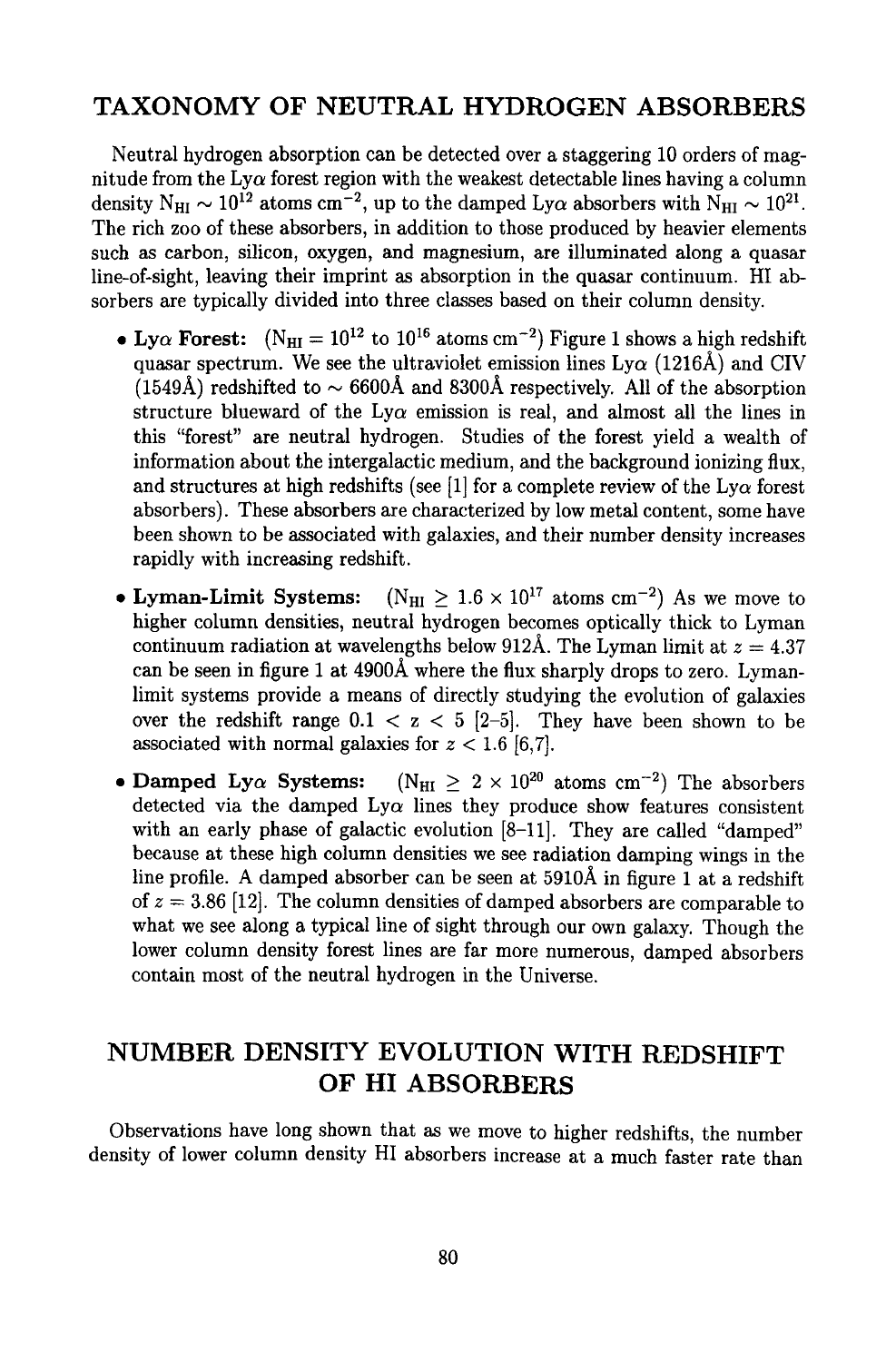

FIGURE 1. The spectrum of the quasar BRI0951-0450. The ultraviolet emission lines  $Ly\alpha$  $(1216\text{\AA})$  and CIV (1549 $\text{\AA}$ ) are redshifted to  $\sim 6600\text{\AA}$  and 8300Å respectively. All of the absorption structure blueward of the  $Ly\alpha$  emission is real, and almost all the lines in this "forest" are neutral hydrogen. The sharp drop in flux at 4900Å is due to a Lyman-limit system at  $z = 4.37$ . A damped Ly $\alpha$  absorber at  $z = 3.86$  appears at 5910Å as the strong absorption trough. (Storrie-Lombardi et al. 1996)

for the higher column density systems, and it is clear that the  $Ly\alpha$  forest as a whole evolves quite strongly with redshift.

In a standard Friedmann Universe for absorbers with cross-section  $\pi R_0^2$  and number density  $\Phi_0$  per unit comoving volume

$$
N(z) = \Phi_0 \pi R_0^2 c H_0^{-1} (1+z)(1+2q_0 z)^{-1/2}.
$$
 (1)

It is customary to represent the number density as a power law of the form

$$
N(z) = N_0(1+z)^{\gamma},\tag{2}
$$

where  $N_0 = \Phi_0 \pi R_0^2 c H_0^{-1}$ . This yields  $\gamma = 1$  for  $q_0 = 0$  and  $\gamma = 1/2$  for  $q_0 = 1/2$ for the case of no evolution with redshift in the product of the number density and cross-section of the absorbers [13,14].

For the Ly $\alpha$  forest lines (log N<sub>HI</sub> < 16)  $N(z)$  is calculated by either counting individual absorption lines [15-19] or by measuring the mean absorption,  $D_A$ , caused by the Ly $\alpha$  forest shortward of the QSO Ly $\alpha$  emission line [20-22]. Though there is a large scatter in the values of the exponent  $\gamma$  determined by these different authors, ranging from 1.89 to 2.9 for  $2 < z < 4$  and with values of  $\gamma > 5$  for redshifts  $z > 4$ , it is clear that for  $z > 2$  the slope of the power law is steeper than would be expected for a non-evolving population, and probably steepens even further at redshifts  $z > 4$ . This is in contrast to the very flat slope  $(\gamma = 0.16 \pm 0.16)$  of the power law measured for redshifts  $z < 1.5$  [4] from the HST QSO Absorption Line Key Project data. With their complete data set they detect the steepening of the power law at  $z \approx 1.7$ , which matches well onto the data points determined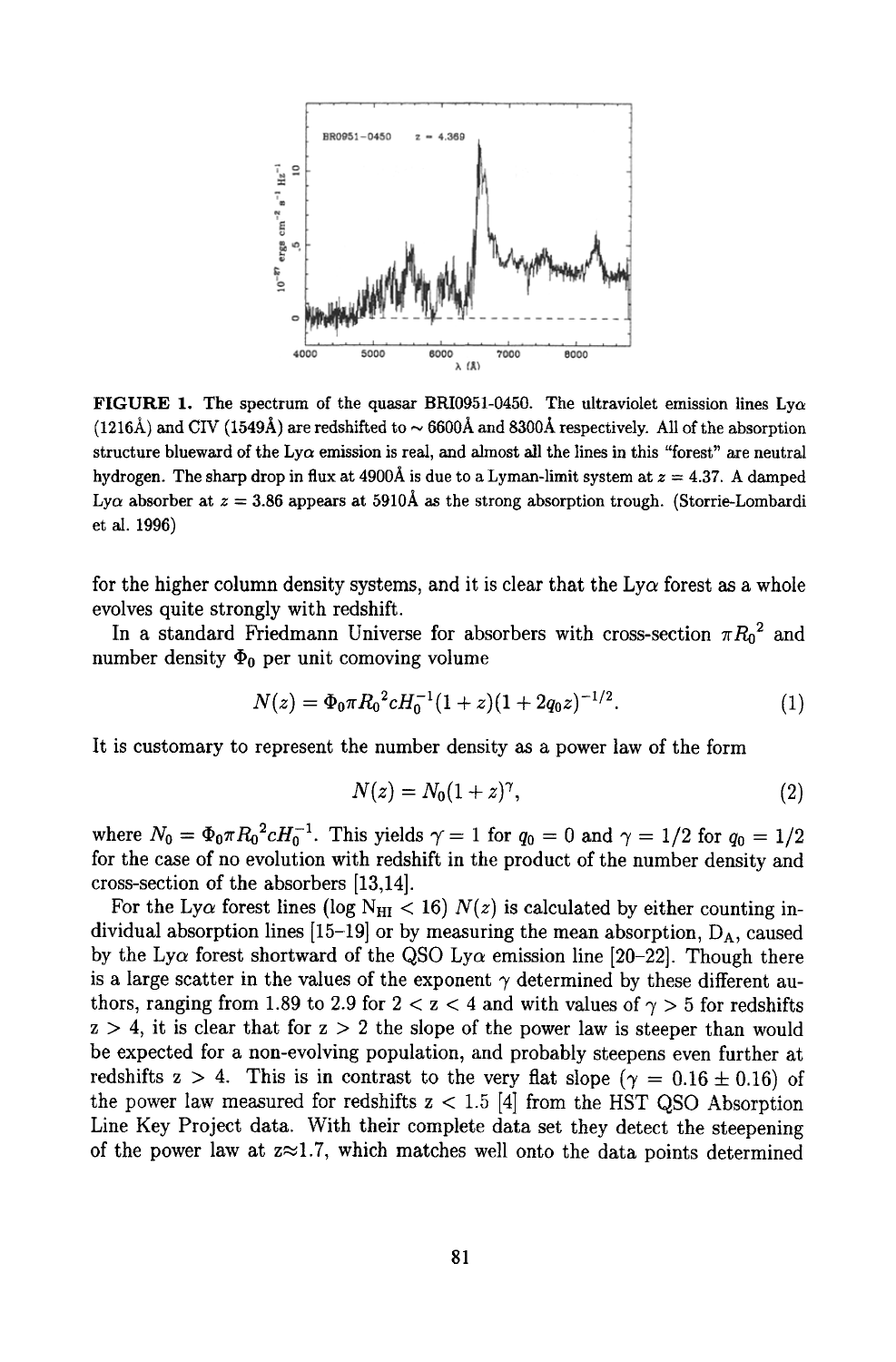

**FIGURE 2.** The number density per unit redshift,  $N(z)$ , for damped Ly $\alpha$  absorbers is plotted versus redshift. Differential evolution with column density is evident. The higher column density absorbers (log N<sub>HI</sub> > 21, plotted as solid lines) disappear at a faster rate from  $z \approx 3$  to  $z=0$  than the lower column density damped systems (log  $N_{HI} < 21$ , plotted as dashed lines). A paucity of very high column density absorbers is evident at  $z > 4$  (Storrie-Lombardi & Wolfe, in preparation).

from ground-based observations. Recent many-body simulations tracing collisionless particles in cold dark matter scenarios ( [24], and references therein) reproduce the observations well. By modeling the evolution of the UV background radiation, as well as allowing for shock heating, the simulations indicate that the unshocked material is found primarily in underdense regions while the shocked material is found in condensing regions. The unshocked population evolves more rapidly with increasing redshift, and dominates the absorbers at high redshift. Conversely, the shocked population has a fiat evolution and dominates at low redshift.

The Lyman Limit systems (log  $N_{\text{HI}} > 17$ ), on the other hand, are consistent with no evolution with redshift in the product of their number density and crosssection [2,4,5] or mild evolution (for an  $\Omega = 1, \lambda = 0$  universe), with  $\gamma = 1.55 \pm 0.3$ for redshifts  $0.008 < z < 4.7$  [4]. A two power law fit, with  $\gamma \approx 1$  for  $z < 1$  and  $\gamma \approx 2.8$  for  $z > 1$  is also consistent with the data but is not required. The damped absorbers (log N<sub>HI</sub> > 20.2) yield a similar value for the exponent  $\gamma$  (1.11  $\pm$  0.40) but show differential evolution with column density [8,25,26]. The highest column density damped systems (log  $N_{\text{HI}} > 21$ ) disappear at a faster rate from  $z \approx 3$  to  $z=0$ than the lower column density subset and there is a paucity of very high column density absorbers at  $z > 4$  (figure 2).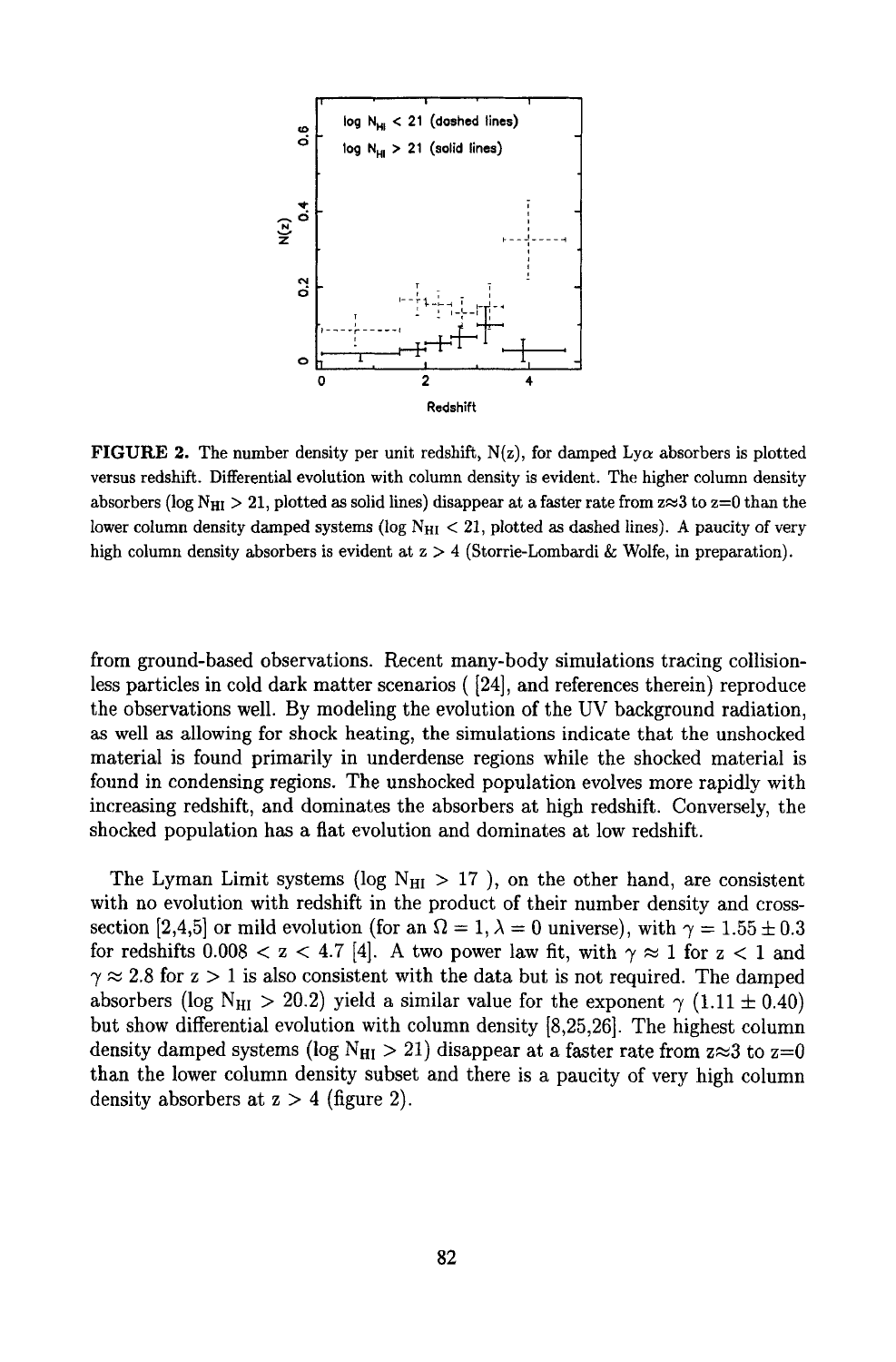

FIGURE 3. The Zn/H abundance for a large sample of damped  $Ly\alpha$  absorbers is plotted versus redshift. The damped Ly $\alpha$  systems are metal poor at all redshifts, with a mean abundance of  $\langle Zn/H \rangle = -1.13 \pm 0.38$ , about 1/13 of solar. There is a large scatter in metallicity at a given redshift and the measured metallicities are lower at higher redshifts (Pettini et al. 1999).

### **MEASUREMENTS OF METAL ABUNDANCES IN HI ABSORBERS**

One of the paradigm shifts that has occurred in QSO absorption studies in recent years is the detection of metals associated with the  $Ly\alpha$  forest lines, which were initially thought to be primordial HI clouds. The high resolution/high signal-tonoise spectra that can be obtained with the HIRES instrument [27] on the Keck telescope have made this possible. For HI absorbers with column densities  $log N_{\text{HI}}$  $\approx$  15, most show associated CIV absorption, and for those with N<sub>HI</sub> > 3  $\times$  10<sup>14</sup>, about 50 percent show associated CIV lines, with a typical metallicity  $Z/Z_{\odot} = 10^{-2}$ [28,29].

Substantial progress has also been made in measuring metal abundances in the damped Ly $\alpha$  absorbers. A large amount of time on 4m telescopes [30,11,31] and the Keck 1 telescope [32,10] has been applied to this project. The picture that emerges is:

- 1. Damped Ly $\alpha$  systems are metal poor at all redshifts, with a mean abundance of  $\langle Zn/H \rangle = -1.13 \pm 0.38$ , about 1/13 of solar.
- 2. There is a large scatter in metallicity at a given redshift.
- 3. The measured metallicities are lower at higher redshifts.
- 4. The damped system abundances don't match the disk star abundances.
- 5. The velocity profiles from high resolution spectra of low ionization metal lines have multiple, narrow components and are asymmetric in that the component with the strongest absorption tends to lie at one edge of the profile.

Points 1-3 are illustrated in figure 3 from Pettini et al. (1999) [31]. There is still considerable controversy though about exactly how to interpret the results from observations of damped absorbers.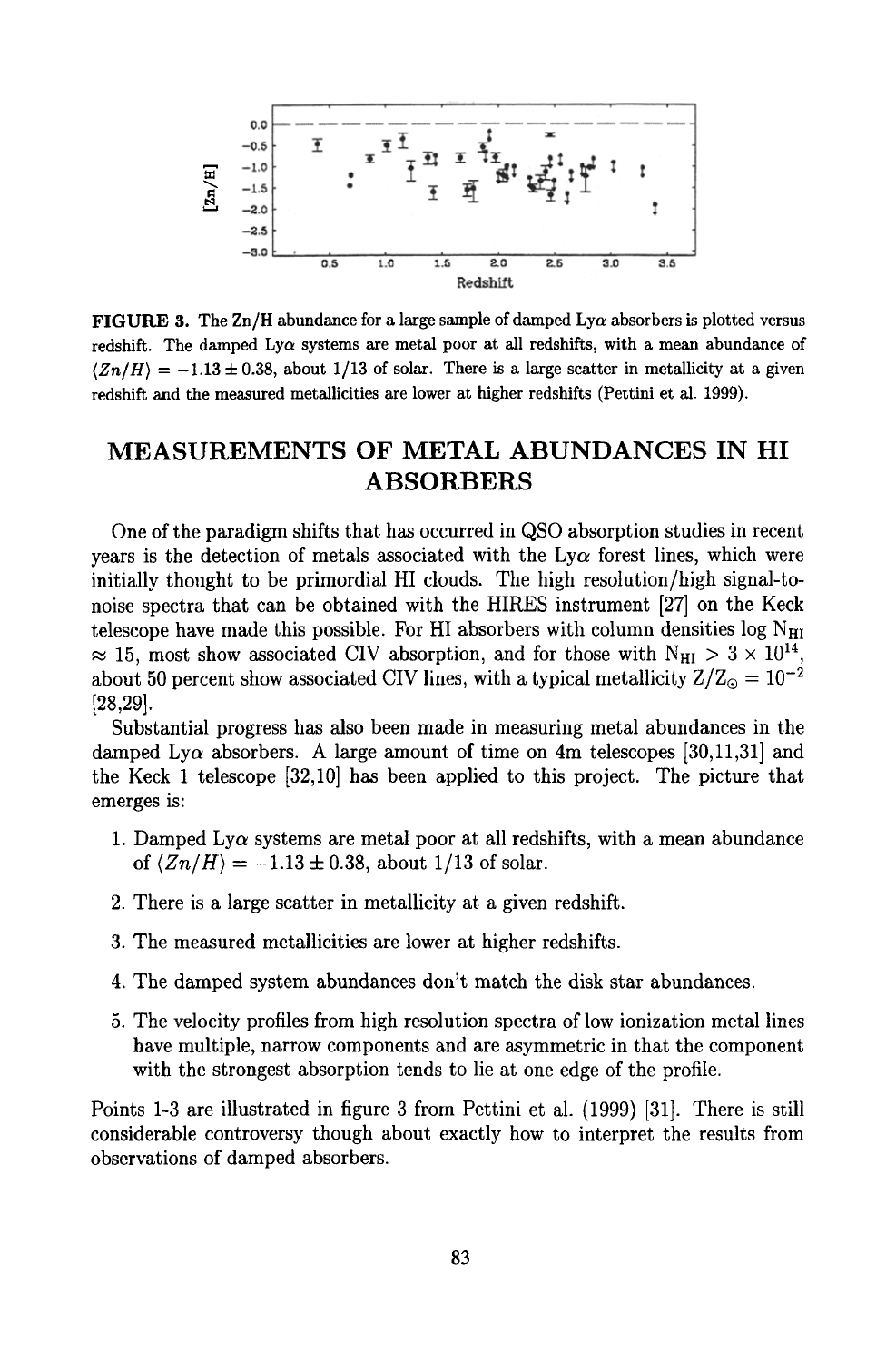Prochaska & Wolfe (1997a, 1997b) [33,34] have argued that the observationally determined velocity profiles are reflective of rapidly rotating, cold disks. The low ionization metal lines observed in damped systems accurately trace the velocity fields of the neutral gas dominating the baryonic content of the absorbers. Haehnelt, Steinmetz & Rauch (1998) [35] propose a model that reproduces the observed velocity profiles that is consistent with smaller clumps or galactic building blocks, not large disks. Pettini et al. (1997) [11] suggest that damped  $Lv\alpha$  systems are drawn from a varied population of galaxies of different morphological types and at different stages of chemical evolution, supporting the idea of a protracted epoch of galaxy formation. When our Galaxy's metal enrichment was at levels typical of damped systems, its kinematics were closer to those of the halo and bulge than a rotationally supported disk. Lu et al. (1996) [10] also found that the chemical evolution history of damped systems is more consistent with the spheroidal component of galaxies or dwarf galaxies.

The interpretation of the elemental ratios measured in damped systems is also the subject of debate. They have been interpreted to be consistent with mild dust depletion, dust depletion combined with supernovae type II enrichment, or supernovae type II enrichment alone. We also do not have definitive evidence regarding what effect dust in foreground damped systems might have on removing these lines of sight from magnitude limited quasar samples [36,9] Though the effect at high redshift is not expected to be large, it could have an important impact in the redshift range  $1 < z < 2$ . The final word on the nature of damped systems still remains to be determined.

#### **FUTURE WORK**

The future holds the potential for substantial new advances in our understanding of the evolution of galaxies using quasar absorption lines due to a number of advances. Large sky surveys, the Sloan Digital Sky Survey (e.g. [37]) and the Two Degree Field (2dF, e.g. [38]), will find substantial numbers of new quasars at low redshifts, as well as the first with redshifts  $z > 5$ . New surveys for bright quasars  $(R < 19.5)$  with redshifts  $4 < z < 5$  are finding many new objects for detailed follow-up of absorption systems [39,40]. More realistic star formation scenarios and ever faster computer will allow us to do more detailed an realistic simulations of galaxy formation to compare with observations (see [41] for a review of simulations of cosmic structure formation.) Identifying directly .the galaxies responsible for damped Ly $\alpha$  absorbers has proved difficult (e.g. [42]) though progress is now being made (e.g. [43-45]. Narrow band  $H\alpha$  searches tuned for a damped absorber redshift may also help answer these questions (Bechtold et al. 1998).

### **REFERENCES**

1. Rauch, M. 1998, ARA&A, 36, 267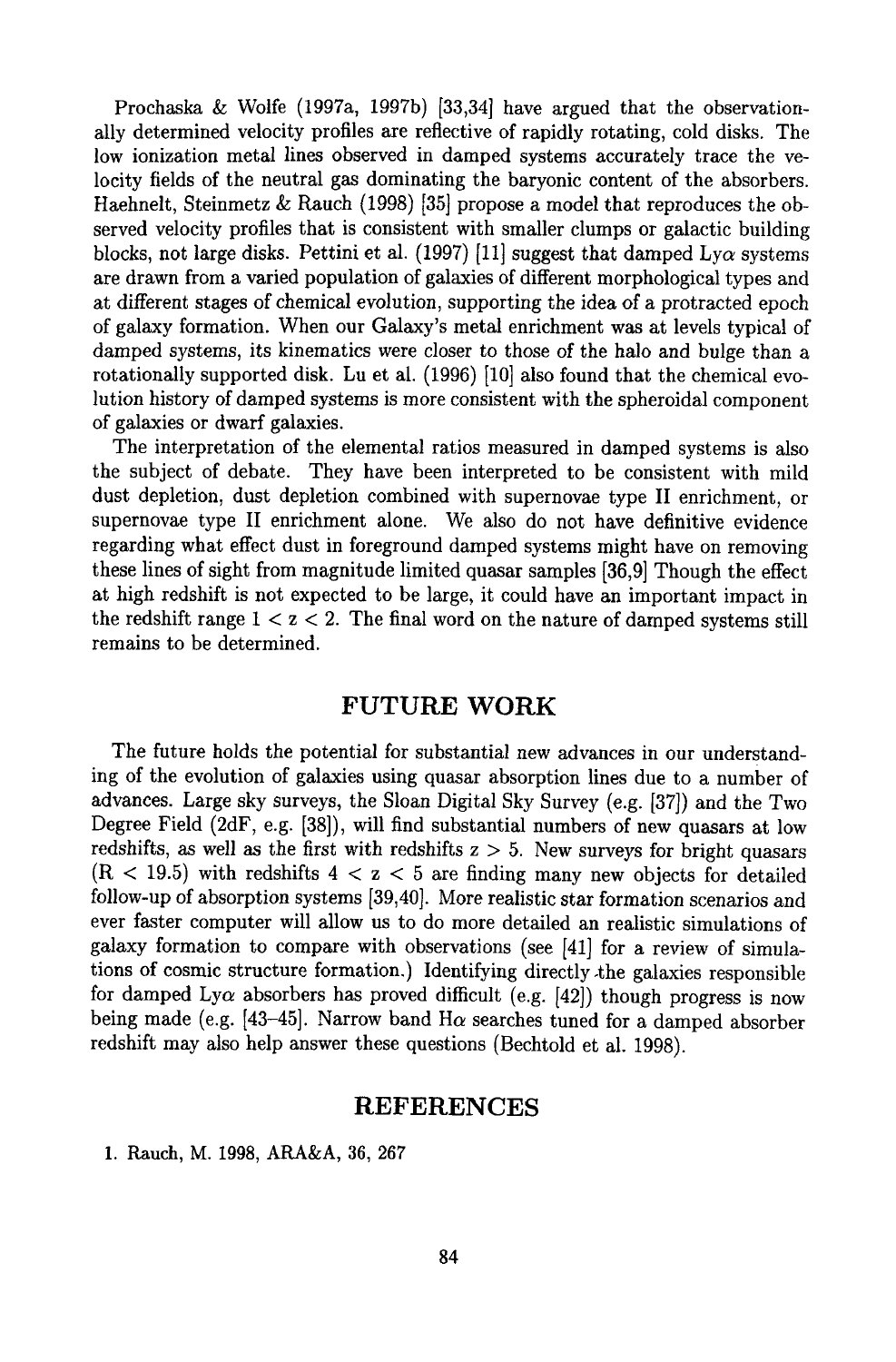- 2. Sargent, W.L.W., Steidel, C.C., Boksenberg, A. 1989, ApJS, 79, 703
- 3. Lanzetta, K.M., 1991, ApJ, 375, 1
- 4. Storrie-Lombardi, L.J., McMahon, R.G., Irwin, M.J., & Hazard C. 1994, ApJ, 427, L13
- 5. Stengler-Larrea, E.A., Boksenberg, A., Steidel, C.C., Sargent W.L.W., Bahcall, J.N., Bergeron, J., Hartig, G.F., Januzzi, B.T., Kirhakos, S., Savage, B.D., Schneider, D.P., Turnshek, D.A. & Weymann, R.J. 1995, ApJ, 444, 64
- 6. Steidel, C.C., Dickinson, M. & Persson, S.E. 1994, ApJ, 437, L75
- 7. Dickinson & Steidel 1995, BAAS, 186, 2509
- 8. Wolfe, A.M., Lanzetta, K.M., Foltz C.B., & Chaffee F.H., 1995, ApJ, 454, 698
- 9. Pei, Y.C. & Fall, S.M. 1995, ApJ, 454, 69
- 10. Lu, L., Sargent, W.L.W., Womble, D.S. & Barlow, T.A. 1996, ApJ, 457, L1
- 11. Pettini, M., Smith, L.J., King, D.L., Hunstead, R.W. 1997, ApJ, 486, 665
- 12. Storrie-Lombardi, L.J., McMahon, R.G., Irwin, M.J., & Hazard C. 1996, ApJ, 468, 128
- 13. Bahcall J.N., Peebles P.J.E. 1969, ApJ, 156, L7
- 14. Sargent, W.L.W., Young, P.T., Boksenberg, A. & Tytler, D. 1980, ApJS, 42, 41
- 15. Lu, L., Wolfe, A.M. & Turnshek, D.A. 1991, ApJ, 367, 19
- 16. Bechtold, J. 1994, ApJS, 91, 1
- 17. Williger, G.M., Baldwin, J.A., Carswell, R.F., Cooke, A.J., Hazard, C., Irwin, M.J., McMahon, R.G. & Storrie-Lombardi, L.J. 1994, ApJ, 428, 574
- 18. Cooke, A.J., Espey, B. & Carswell, R.F. 1997, MNRAS, 284, 552
- 19. Kim, T.-S., Hu, E.M., Cowie, L.L. & Songaila, A. 1997, AJ, 114, 1
- 20. Press, W.H., Rybicki, G.B. & Schneider, D.P. 1993 ApJ, 414, 64
- 21. Zuo, L. & Lu, L. 1993, ApJ, 418, 601
- 22. Fardal, M.A., Giroux, M.L. & Shull, J.M. 1998, AJ, 115, 2206
- 23. Weymann, R.J., Januzzi, B.T., Lu, L., Bahcall, J.N., Bergeron, J., Boksenberg, A., Hartig, G.F., Kirhakos, S., Sargent, W.L.W., Savage, B.D., Schneider, D.P., Turnshek, D.A. & Wolfe, A.M. 1998, ApJ, 506, 1
- 24. Riediger, R., Petitjean, P. & Mucket, J. 1998, A&A, 329, 30
- 25. Storrie-Lombaxdi, L.J., Irwin, M.J. & McMahon, R.G. 1996, MNRAS, 282, 1330
- 26. Storrie-Lombardi, L.J. & Wolfe, A.M. 1999, in preparation
- 27. Vogt, S.S., Allen, S.L., Bigelow, B.C., Bresee, L., Brown, B., Cantrall, T., Conrad, A., Couture, M., Delaney, C., Epps, H.W., Hilyard, D., HiIyard, D.F.; Horn, E., Jern, N., Kanto, D., Keane, M.J., Kibrick, R.I., Lewis, J.W., Osborne, J., Pardeilhan, G.H., Pfister, T., Ricketts, T., Robinson, L.B., Stover, R.J., Tucker, D., WARD, J., & Wei, M.Z. 1994, in proceedings SPIE, eds. Crawford, D.L. & Craine, E.R., 2198, 362
- 28. Cowie, L.L., Songaila, A. Kim, T.-S. & Hu, E.M. 1995, A J, 109, 1522
- 29. Songaila, A. & Cowie, L.L. 1996, A J, 112, 335
- 30. Pettini, M., Smith, L.J., Hunstead, R.W. & King, D.L. 1994, ApJ, 426, 79
- 31. Pettini, M., Ellison, S.L., Steidel, C.C. & Bowen, D.V. 1999, ApJ, in press
- 32. Wolfe, A.M., Fan, X.-M., Tytler, D., Vogt, S.S., Keane, M.J. & Lanzetta, K.M. 1994, ApJ, 435, 101
- 33. Prochaska, J.X. & Wolfe, A.M. 1997a, ApJ, 474, 140